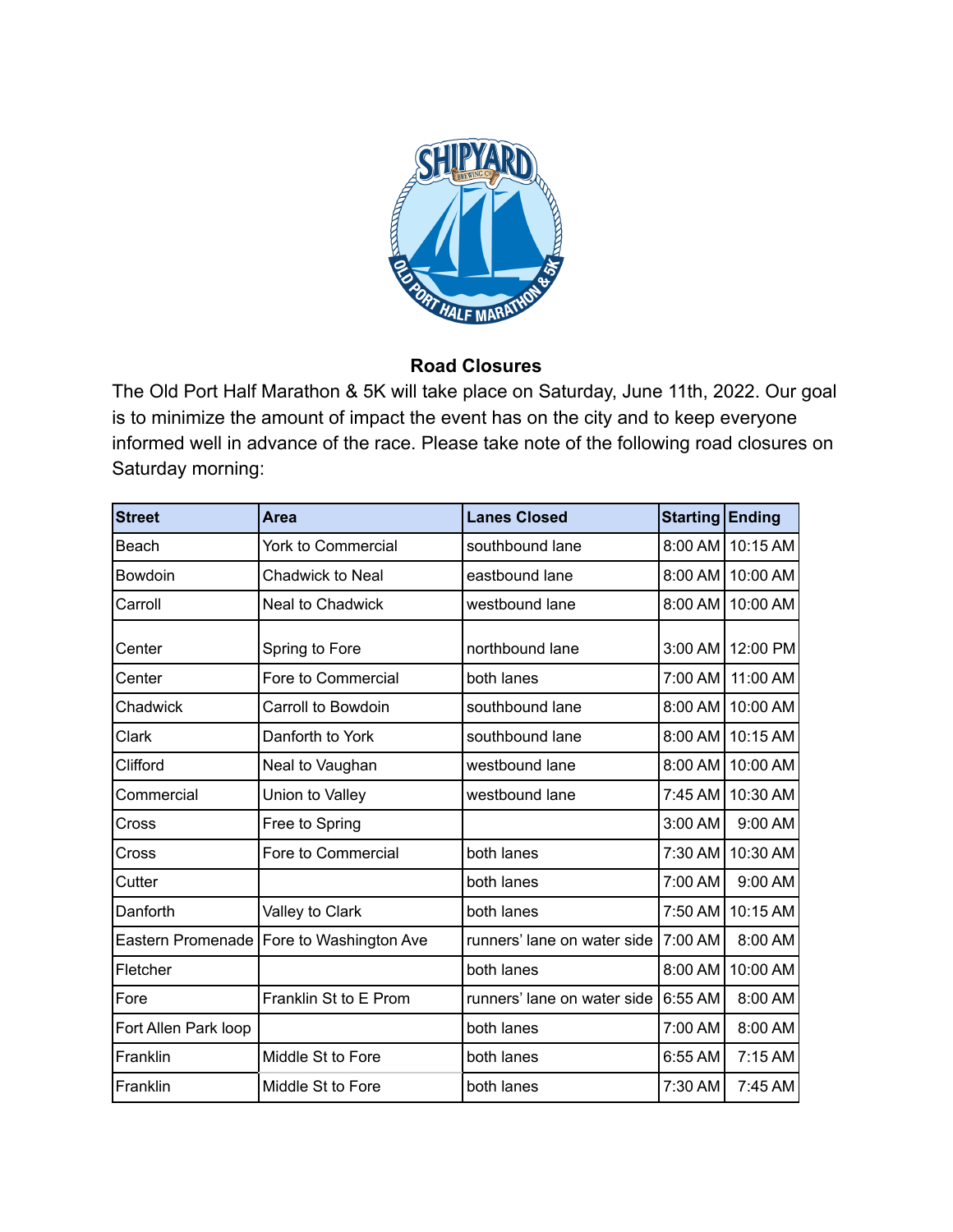| High            | <b>York to Commercial</b> | both lanes                  |           | 7:45 AM 10:30 AM   |
|-----------------|---------------------------|-----------------------------|-----------|--------------------|
| Maple           | York to Commercial        | both lanes                  |           | 7:45 AM   10:30 AM |
| Middle          | Union to Hancock          | both lanes                  | 6:55 AM l | 7:15AM             |
| Middle          | Union to Hancock          | both lanes                  | 7:30 AM   | 7:45 AM            |
| Neal            | Pine to Clifford          | southbound lane             |           | 8:00 AM   10:00 AM |
| Orchard         |                           | both lanes                  |           | 8:00 AM   10:00 AM |
| Park            | York to Commercial        | southbound lane             |           | 7:45 AM   10:30 AM |
| Pine            | Western Prom to Vaughan   | eastbound lane              |           | 8:00 AM   10:00 AM |
| Spring          | Center to Union           | both lanes                  |           | 3:00 AM 12:00 PM   |
| Valley          | W Commercial to Danforth  | right turning lane only     | 7:50 AM   | 9:45 AM            |
| Vaughan         | Pine to Danforth          | both lanes                  | 8:00 AM   | 10:00 AM           |
| Washington Ave. | Walnut to 295             | both lanes                  | 7:00 AM   | 7:45 AM            |
| Western Prom    | Vaughan to Bowdoin        | both lanes                  | 7:55 AM   | 9:45 AM            |
| York            | High to Center            | runners' lane on water side |           | 7:45 AM   10:30 AM |

For more information please visit our website: <https://oldporthalfmarathon.com/race-details/>

If you have questions about road closures, detour routes, or concerns about your specific location please call or email Erik at (207) 210-8655 or [EBoucher@venturesendurance.com](mailto:EBoucher@venturesendurance.com).